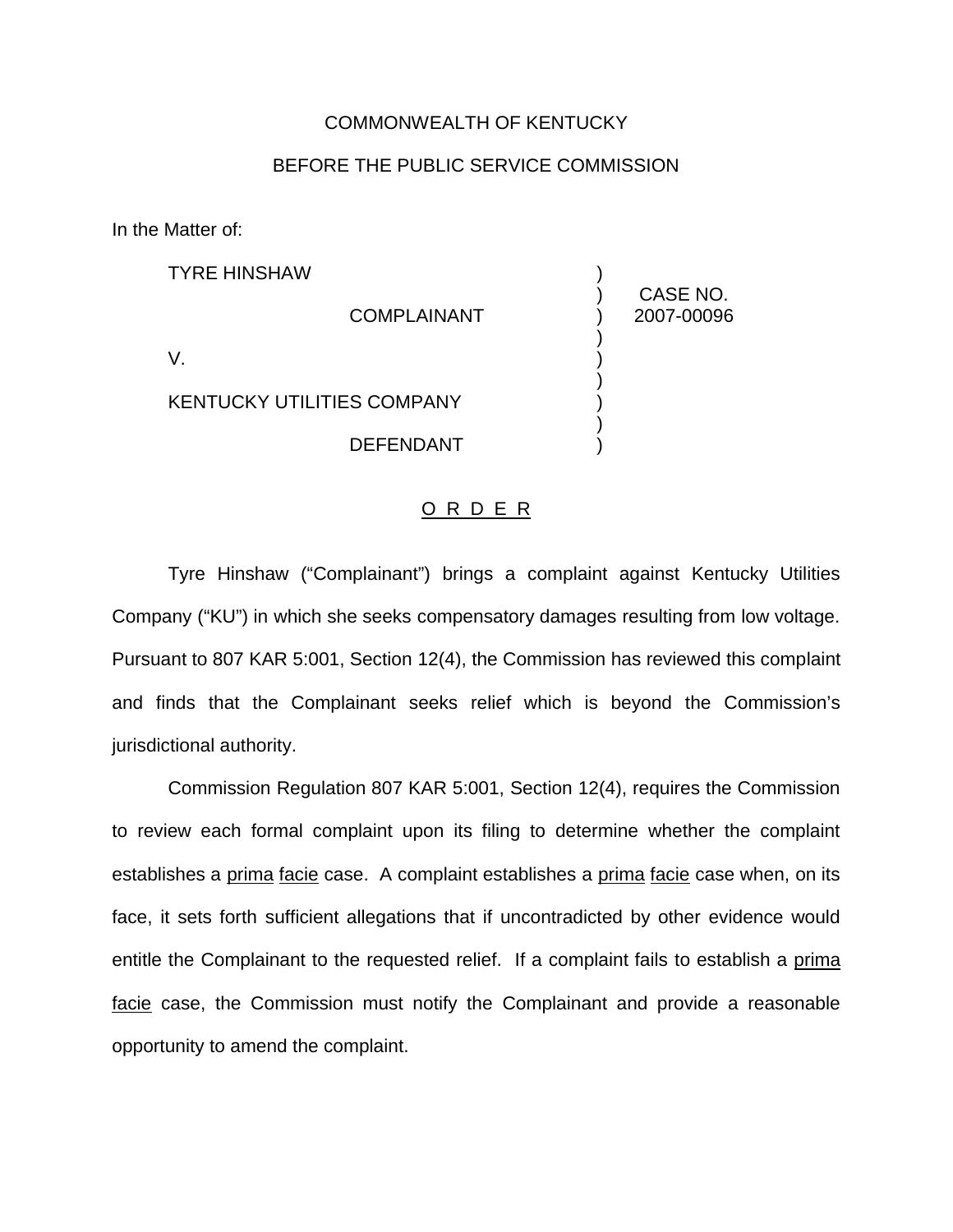The complaint alleges that Tyre Hinshaw lives in New Hope, Kentucky. KU furnishes electric power to her home. Ms. Hinshaw's new furnace would not run consistently and continued to shut down. After HVAC contractor Phelps Heating and Cooling, Inc. ("Phelps") was contacted to service the furnace, it was discovered that the furnace was not working due to low voltage. After KU was contacted, the voltage was increased and the problem with the furnace was corrected. Due to KU's supplying insufficient voltage, Ms. Hinshaw was forced to retain Phelps to get the problem with KU resolved.

Complainant further contends that since KU was responsible for the low voltage which caused the furnace to malfunction and necessitated the service calls by Phelps, KU has the obligation to pay Phelps \$130.00, which is the amount invoiced to Complainant.

The Commission has the statutory duty of regulating utilities and enforcing the provisions of KRS Chapter 278. It has "exclusive jurisdiction over the regulation of rates and service of utilities. . .and upon a complaint in writing made against any utility by any person that. . .the service of the utility or any service in connection therewith is unreasonable, unsafe, insufficient or unjustly discriminatory, or that any service is inadequate or cannot be obtained, the commission shall proceed. . .to make such investigation as it deems necessary or convenient." $1$  It does not, however, possess the authority to award damages to individual utility customers.

Kentucky courts have long held that the Commission lacks the legal authority to award monetary damages. See Carr v. Cincinnati Bell, Inc., 651 S.W.2d 126, 128 (Ky.

 $1$  KRS 278.040(2) and KRS 278.260(1).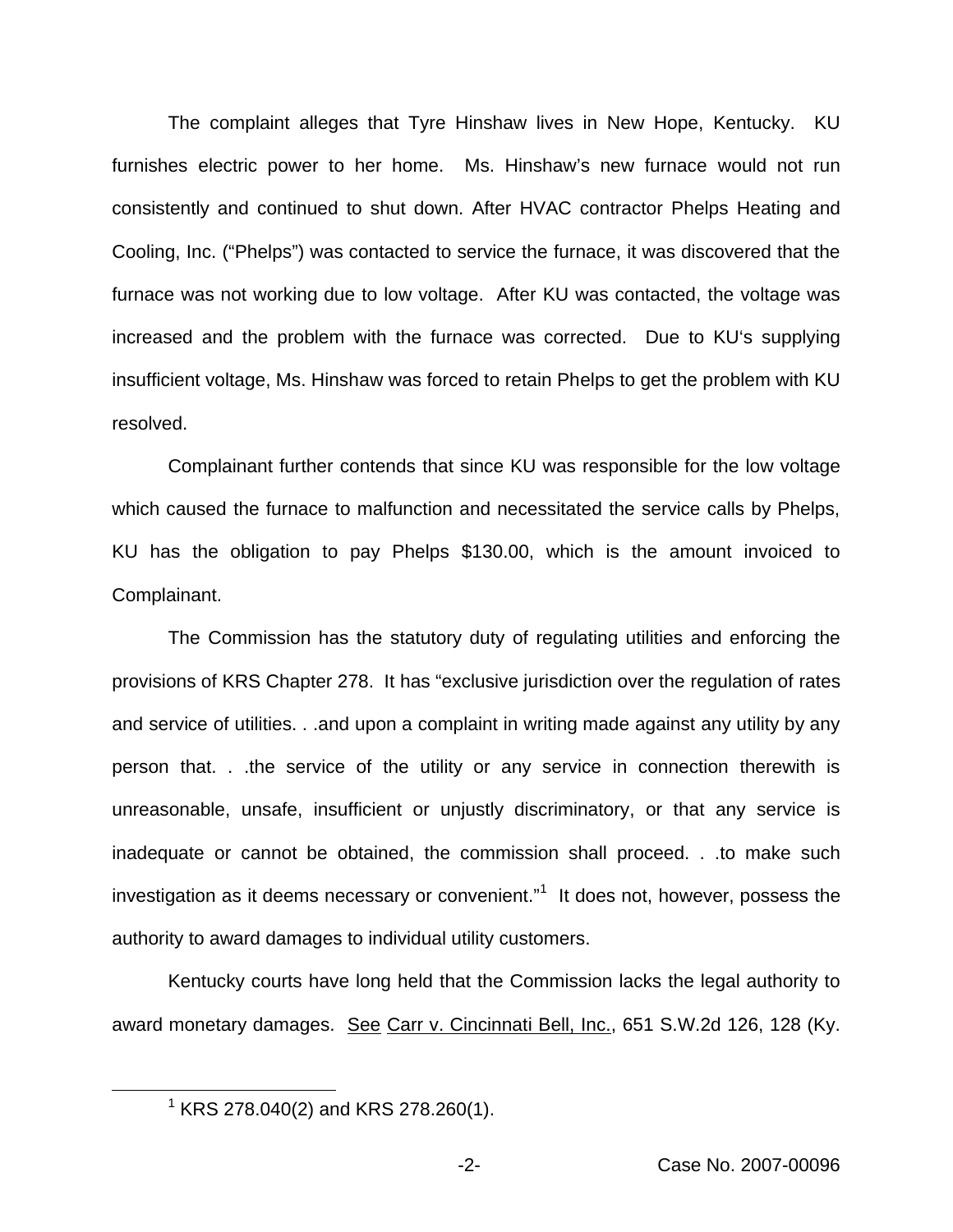App. 1983). ("Nowhere in Chapter 278 do we find a delegation of power to the PSC to adjudicate contract claims for unliquidated damages. Nor would it be reasonable to infer that the Commission is so empowered or equipped to handle such claims consistent with constitutional requirement.")<sup>2</sup> Other jurisdictions have similarly held. See, e.g., Southern Bell Telephone & Telegraph Co. v. Mobile American Corp., 291 S.2d 199 (Fla. 1974); Muskegon Agency, Inc. v. General Telephone Co., 65 N.W.2d 748 (Mich. 1954); Consumers Guild of America, Inc. v. Illinois Bell Telephone Co., 431 N.E.2d 1047 (Ill. App. Ct. 1981); and Lahke v. Cincinnati Bell, Inc., 439 N.E.2d 928 (Ohio App. Ct.. 1981). As the only relief which Complainant seeks is monetary damages, and as the award of such damages is outside the Commission's jurisdiction, the Commission finds that the complaint fails to state a prima facie case and, if not amended to request relief which is within the Commission's authority, should be dismissed.

## IT IS THEREFORE ORDERED that:

1. Complainant shall have 20 days from the date of this Order to file an amended complaint which sets forth a prima facie case against KU on an issue that is within the scope of the Commission's jurisdiction.

<sup>&</sup>lt;sup>2</sup> See also Ash Avenue Sanitation Co., PSC Case No. 8519 (Jul. 29, 1982) (holding that the Commission cannot award damages resulting from a breach of a contract); Edwards v. South Central Bell Telephone Co., PSC Case No. 8131 (Feb. 20, 1981) (finding that, ". . .the Commission, an administrative body, is without jurisdiction to consider or award monetary damages"); and Triport Disposal Col., PSC Case No. 7979 (May 15, 1981) (holding that the damages arising out of a breach of contract "are civil matters over which the Commission has no jurisdiction").